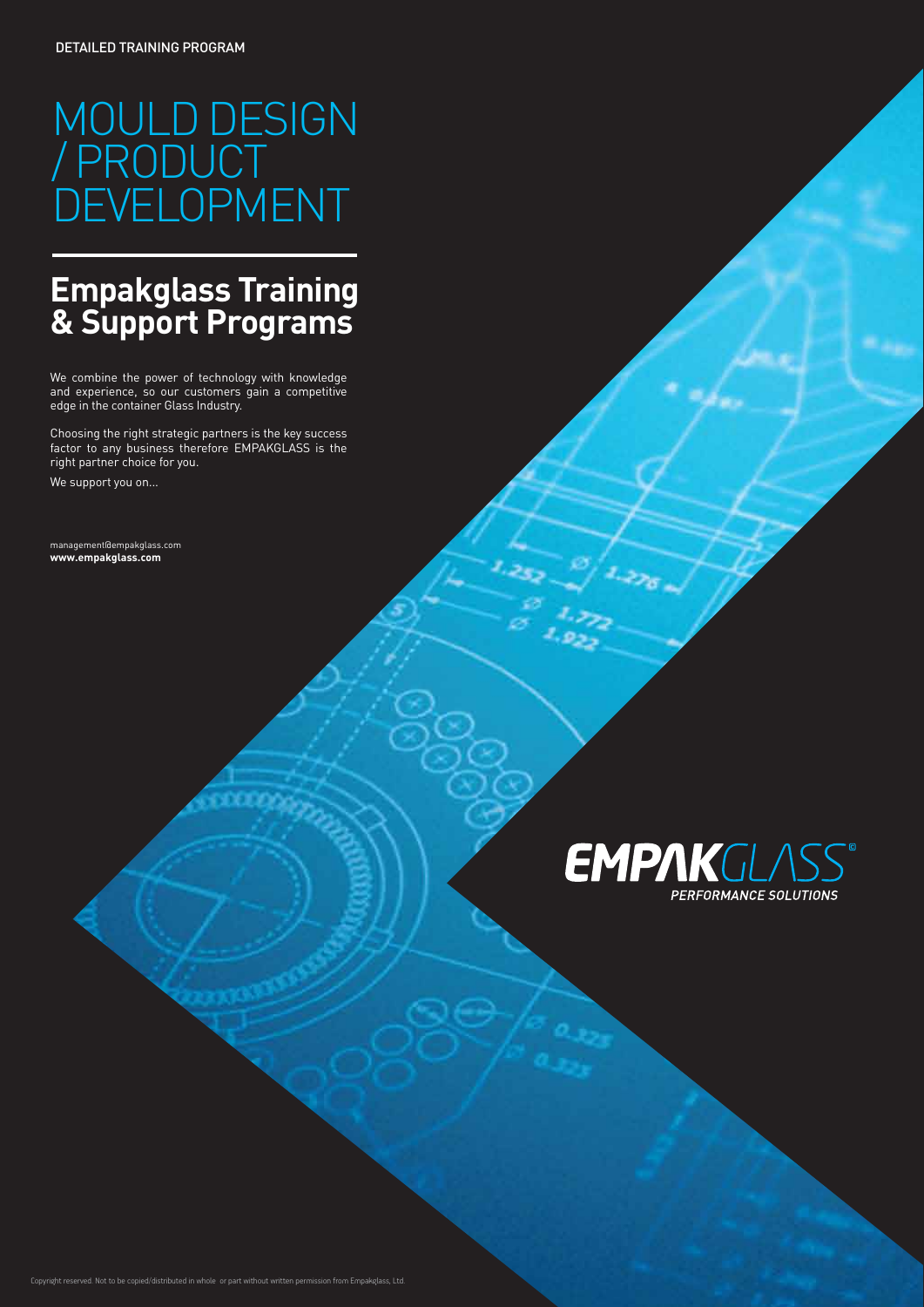## MOULD DESIGN / PRODUCT DEVELOPMENT

We combine the power of technology with knowledge and experience, so our customers gain a competitive edge in the container Glass Industry.

Choosing the right strategic partners is the key success factor to any business therefore EMPAKGLASS is the right partner choice for you. We support you on...

#### **Empakglass Training & Support Programs**

**DETAILED TRAINING PROGRAM**

#### **MOULD DESIGN / PRODUCT DEVELOPMENT**

MOULD DESIGN DIVISION HAS DEVELOPED A MOULD DESIGN/PRODUCT DEVELOPMENT TRAINING, COVERING:

- 1. Product development: understand the containers usage specification, and establish the correct design to improve/optimize line performance.
- 2. Production process definition, and Parison design rules.
- Mould Equipment Interface: understand the 3. machine limits, and choose the correct assembly.

#### THE TRAINING IS STRUCTURED IN 5 WORKING DAYS:

- 3 days theoretical approach covering the 3 points 1. mentioned above.
- 2. 2 days practical development using customer containers.

#### Note:

1) For new customers starting in the glass industry, some additional training days should be considered.

2) For the 1-2 days exercising, the custumer will define 2-3 of its containers. These exercises will be used only for training purposes, and not as a mould design consultancy / support.



**Performance Solutions** *New markets / New Opportunities / Independency* 

*We speak your language*

Please contact us with your questions, even if you do not find the topic on this brochure, we will come back to you with an answer and proposal for solutions.

Inquires/orders can be made directly to: management@empakglass.com

Standard quotes have been defined. Depending on the customer's needs, modified quotes will be issued.

The training can be provided either on customer site or on Empakglass premises.

Copyright reserved. Not to be copied/distributed in whole or part without written permission from Empakglass, Ltd.

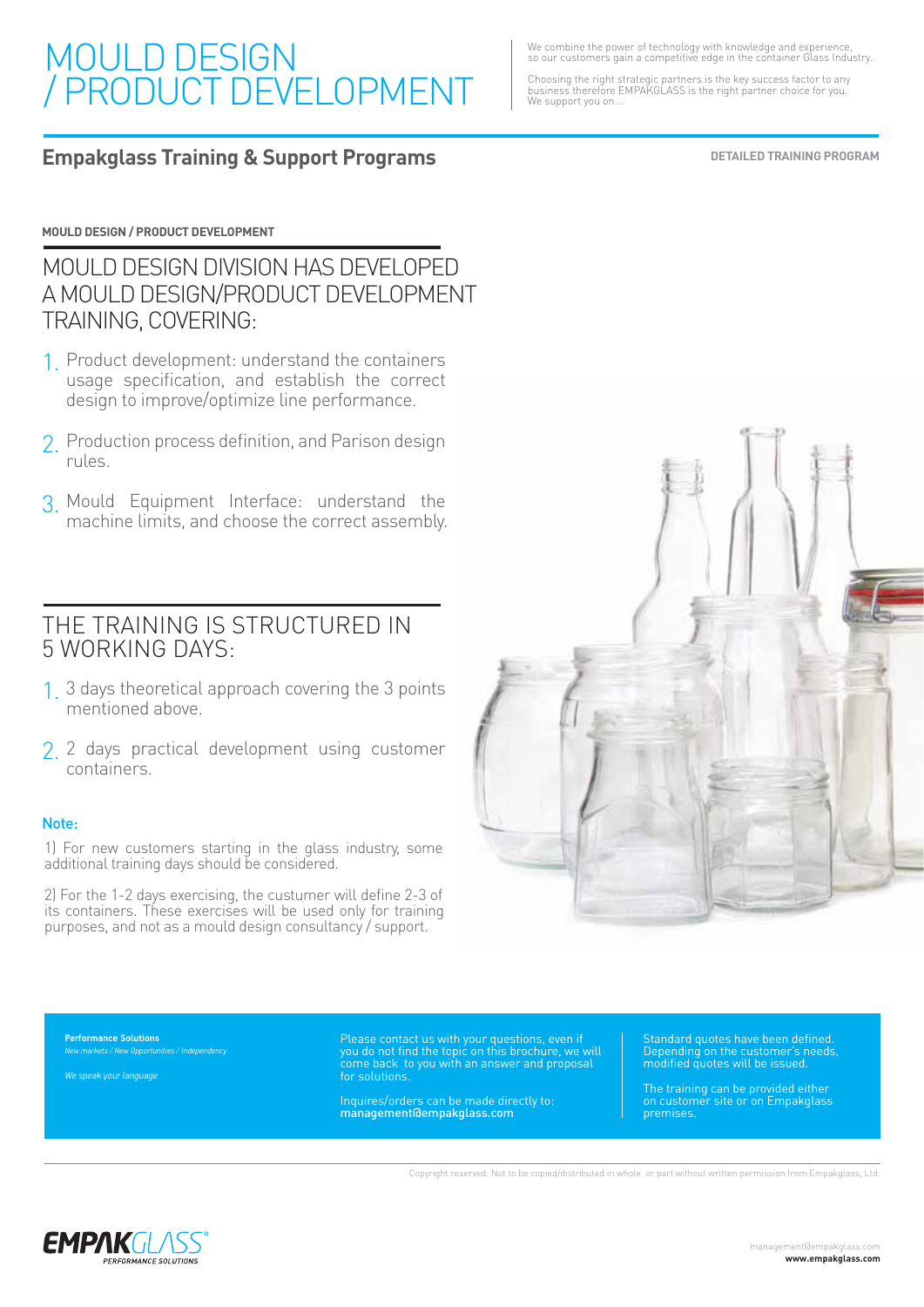## MOULD DESIGN / PRODUCT DEVELOPMENT

We combine the power of technology with knowledge and experience, so our customers gain a competitive edge in the container Glass Industry.

Choosing the right strategic partners is the key success factor to any business therefore EMPAKGLASS is the right partner choice for you. We support you on...

### **Empakglass Training & Support Programs DETAILED TRAINING PROGRAM**

#### **MOULD DESIGN / PRODUCT DEVELOPMENT**

#### **CONTENTS**



## **FUNCTIONS / GOALS OF A MOULD DESIGN DEPARTMENT**

Listing the task of the mould design department.



## **CONTAINER REQUIREMENTS**

What are the specifications required by a container? How to define them? (glass weight, capacity, mechanical resistance like internal pressure, vertical load...) How can mould design influence these requirements?



#### **CONTAINER FORMING BY THE BLOW & BLOW PROCESS** PRODUCTION PROCESS SELECTION

Explaining how a container is produced using the Blow & Blow process.



#### **CONTAINER FORMING BY THE PRESS & BLOW PROCESS** PRODUCTION PROCESS SELECTION

Explaining how a container is produced using the Press & Blow process.



## **OVERVIEW OF I.S. MACHINES AND LIMITS**

The moul design limits and ware ranges for each configuration.



#### **MOULD EQUIPMENT PART**

For each mould gears, explaining the feature of each design, and the importance & influence of these feature on the production.



#### **MOULD DESIGN LIMITS AND RESTRICTIONS**

Explaining why we define mould design restrictions for the design of the moulds - understand the influence of each parameter or mechanism on the mould design limits.